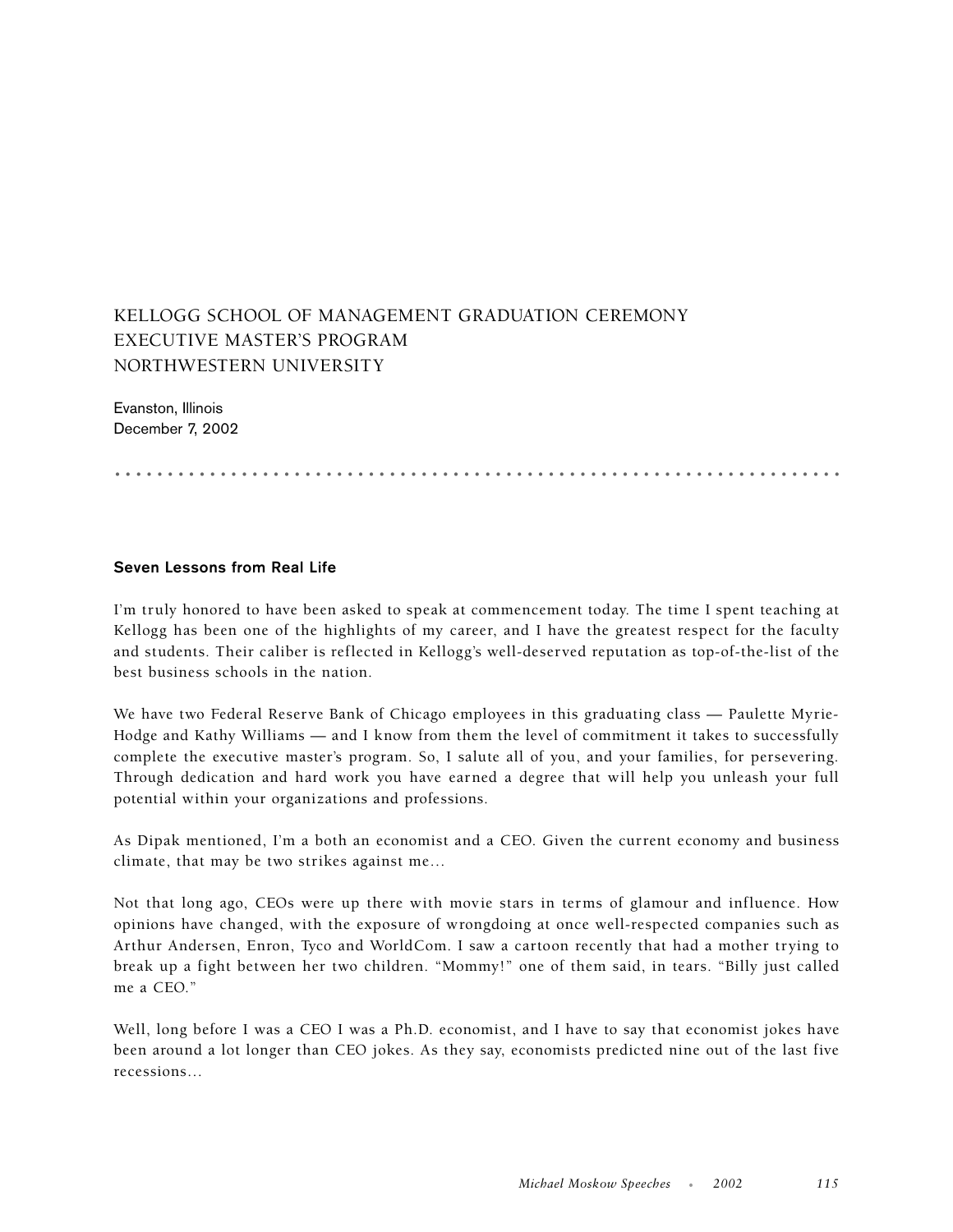Well, I'm not here today to predict the future, or to say which way interest rates are heading. I'm here to share with you some practical insights that I've gleaned from my 30 years experience in business, government and academia. But especially from my eight years at the Chicago Fed, where we initiated sweeping cultural changes that continue to transform the organization.

We all know that every institution has its own unique culture. Some have fostered enduring enterprises that contribute enormously to the public good. But it's become painfully clear that others especially those that stress winning at all costs — can cause irreparable damage to organizations and individuals.

The issue is: How do we create viable cultures that foster and reward high performance while maintaining the right values?

I'd like to share seven lessons that I believe can be helpful in managing a complex organization in these challenging times — whether in the public or the private sector. People joke that an economist "sees something working in practice, and asks whether it will work in theory." I offer my observations not as an economist, but as someone who has gained these lessons from real-life business experience.

# **Lesson Number 1: Follow your moral compass**

It's been said that "Leadership is doing what is right when no one is watching." The failures of our business leaders cannot be explained simply as poor controls or inadequate oversight. Each of us has to ask himself or herself: "What would I do when no one is watching?"

Why is this important? Because the behavior of each person — for better or worse — has far-reaching consequences. Particularly if those people hold positions of authority and have been given responsibility for the public's trust.

But stricter rules, severer penalties and more transparent organizations cannot wholly control greed or dishonesty. What is needed is old-fashioned conscience in business transactions — the simple discernment between right and wrong…ethics…values… We need leaders we can trust to follow their moral compass.

What does this mean? It means trusting your best instincts in decision-making. After evaluating the evidence, hearing from all sides, weighing the pros and cons...listen to your heart, not just your head. Then make the decision that seems most nearly right to you at the time, even if it's unpopular.

If circumstances later show that you misjudged or made a mistake, don't be afraid to admit it. When a wrong turn helps reveal the right direction to take, everyone will benefit from the lesson learned.

In short, follow your moral compass wherever it leads. Be the kind of leader who finds and follows the right path…even if no one is watching.

#### **Lesson Number 2: Think big**

You're graduating from Kellogg, one of the top-ranked business schools in the country. You've been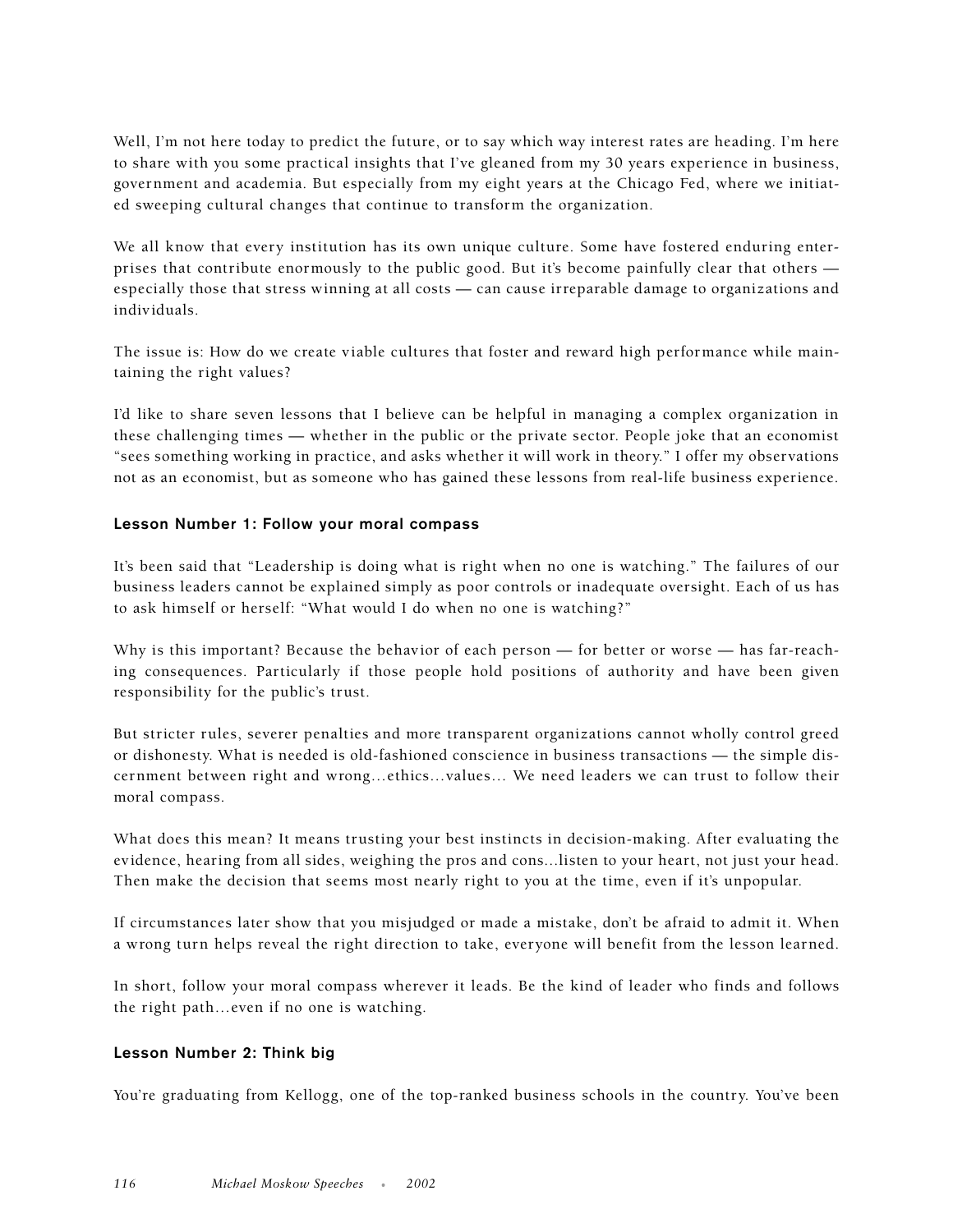working successfully in commerce, industry, government, and have a track record of achievement...or you wouldn't be here today.

But now, armed with an M.B.A. degree, you're positioned to do even greater things. That is, if you first...think bigger. Expand the boundaries of what you and your organization can conceive to be possible — within the law, of course — and you will inspire yourself and others to accomplish it.

I'm reminded of Daniel Burnham, the great Chicago architect. Burnham designed some of Chicago's finest 19th Century buildings and planned the city's beautiful lakefront park system that we still enjoy today. He said: "Make no little plans; they have no magic to stir men's blood and probably themselves will not be realized. Make big plans; aim high in hope and work, remembering that a noble, logical diagram once recorded will never die."

To help your organization improve itself, no matter what its size, be forthright in analyzing what needs to be done. Then, as Burnham intimates, clearly articulate a new vision that inspires people to do their best to accomplish it.

At the Chicago Fed we developed a very ambitious vision that included setting the standard of excellence among the 12 banks in the Federal Reserve System. We communicated the new vision extensively through publications, briefings and our internal website. In addition to these efforts, I personally took part in face-to-face meetings with our employees in six locations to drive home the importance of our sharpened focus.

We knew our transformation would eventually fail unless the staff understood that the vision was here to stay and was not just a "flavor of the month." Only after we had established employee buy-in at all levels, were we in a position to effectively mobilize our workforce for implementation.

### **Lesson Number 3: Think small**

Having said this, keep in mind that there is no silver bullet, no one-time solution to dealing with the complex issues faced by an organization, or an individual for that matter. It's not just a matter of getting one big thing right. It's getting a thousand smaller things right, that makes for sustainable, longterm success.

For example, we track every single safety incident that occurs within the Chicago Fed, and take immediate corrective action. We carefully monitor our data and compare it with industry standards to make sure we're doing everything we can to reduce job-related injuries. Employees are our most valuable asset, and nothing is too small to be of concern when it comes to their protection and safety. Needless to say, we have only intensified our bank-wide efforts since the events of 9-11.

What I'm saying is this: That in any complex enterprise, it's essential to get each one of many disparate elements right — including the finest points of sales, marketing, production, distribution, personnel, strategy and communications — in order to be a top-tier performer. But sometimes it's one of the seemingly smaller things that becomes the most powerful motivator of all — especially if it shows employees and others that you genuinely care.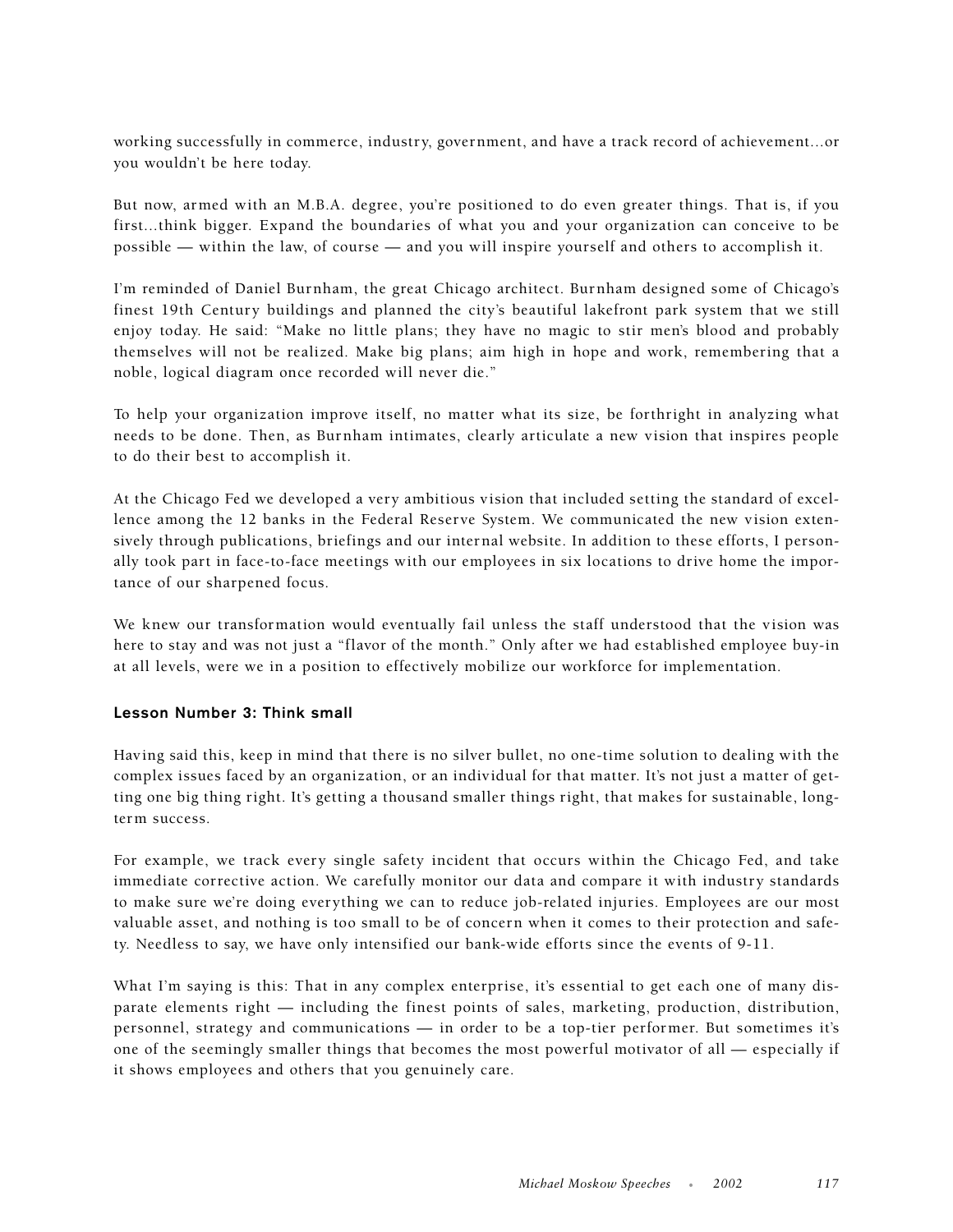### **Lesson Number 4: Worship no sacred cows**

As we seek to transform our businesses to be more responsive, we soon learn that every organization enshrines something that's sacred, almost untouchable. It could be a sacrosanct procedure, product or perk. It could be a way of doing things — the "we've always done it this way" syndrome. It could be the culture.

At the Chicago Fed, our sacred cow was a sense that the services we provided were largely immune to change…that Americans would always primarily use cash and write checks to pay for things. Well, as you know, the use of smart cards and other electronic payment vehicles has absolutely exploded — particularly with the growth of electronic retailing — and the number of paper checks written has been declining since the mid-1990s.

We encouraged the development of electronic payments in order to improve the efficiency and effectiveness of the payments system. But the impact on one of our core businesses — check processing — has become significant. Consequently, we are in the process of right sizing the entire check operation to parallel the accelerating evolution of the payments system. This directly affects a significant portion of our work force and revenues.

Moving beyond the sacrosanct — toppling this sacred cow of the status quo — has refocused people's efforts and signaled to all employees that change will be on-going.

Ask yourself in your own life, "What am I bowing down to that could keep me from realizing my full potential?" Is it a sacred hierarchy, process or structure? Whatever it is, use the skills you've learned at Kellogg to take a fresh, uncompromising look at the issues that confront you and make the hard choices. Remember, a sacred cow is no longer sacred once you lose your fear of making the changes required if you push it over.

#### **Lesson Number 5: Remember that you don't have all the answers**

Commitment to change has to start with an organization's leadership. If it doesn't, no one will take it seriously. Leaders cast long shadows...the eyes of an organization are on its leaders to see if they are truly changing.

At the same time, input must come from all levels throughout an organization — not just on cultural transformation but on all work—related issues. Not all the ideas will be good ones. But the more an organization taps the ideas of all staff members, the stronger it will be.

In particular, use new staff to help advance any change process. Each year, the average organization has turnover of about 10 percent. In other words,

30 percent of a typical organization's workforce has three years or less experience with that firm. So every organization needs to hire new staff who reflect attributes needed in the desired culture and who can serve as ambassadors of change.

Just remember, wherever you are in your career — that all knowledge doesn't reside in the corner office. Indeed, you never know where the right ideas will come from to solve a particular issue. So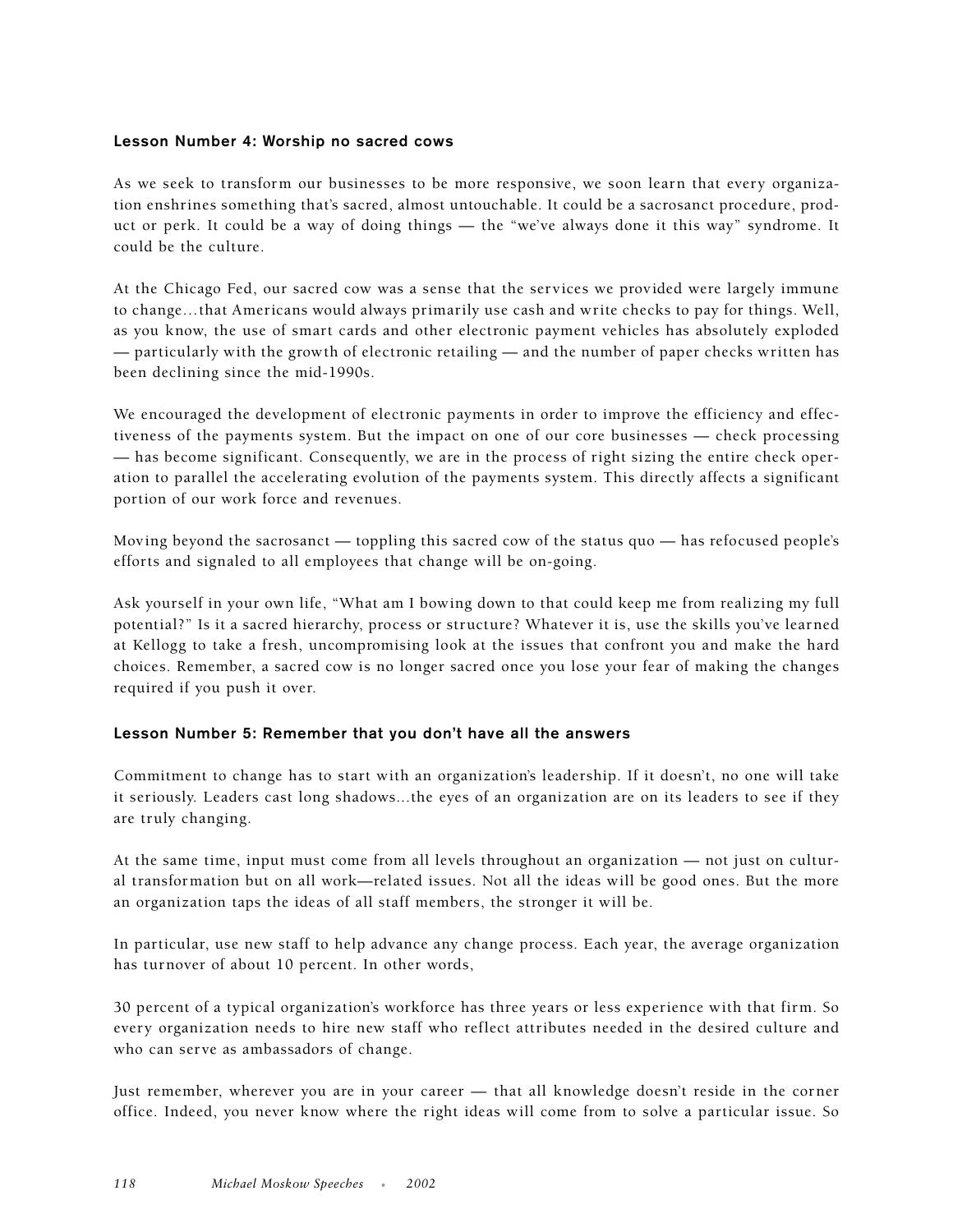don't be rank-conscious in evaluating them. The Chicago Symphony Orchestra conducts all its auditions with the applicant hidden behind a curtain, to ensure unbiased judgement. The same should hold true in evaluating ideas. If you encourage and reward good ideas regardless of their source, you will have an abundance of them.

## **Lesson Number 6: Don't lose your sense of humor**

Being an agent for change in your organization is no easy task, as you no doubt already know. Even with the best intentions, transformation — professional or personal — doesn't happen quickly. You've heard it said, and it's true, "Transformation is a journey, not a destination." So, keep your perspective and don't lose your sense of humor.

When I joined the Chicago Fed, one of the first things I had to do was learn what is called "Fed Speak." This is a language in which it is possible to speak, without ever saying anything. As you might expect, Chairman Greenspan is the master of Fed Speak. Here's how he put it once when testifying to Congress: "Since becoming a central banker, I have learned to mumble with great incoherence. If I seem unduly clear to you, you must have misunderstood what I said."

You see, even central bankers can poke fun at themselves. So let's all of us take time to laugh at ourselves, at our foibles and at the predicaments in which we sometimes find ourselves. It clears the air, raises our spirits and refreshes our efforts to meet the continuous challenge of managing change.

## **Lesson Number 7: Be yourself**

Lastly, it's been my observation over the years that business can be almost as trendy as…well…teenagers. Go into any CEO's office and you are likely to see on the credenza or coffee table the latest book on management by one guru or another. Some people cynically call it "management by best seller."

Now, I'm not saying that outside advice and counsel is not needed. What I'm saying is, don't simply follow the herd. Just because everyone else is doing something doesn't mean it's right for you or your organization.

Be your own person, even if it means cutting across the current or bucking a trend. To be yourself, you need to know yourself. Find out what your particular convictions and strengths are — what attributes make you you — and play to them. Learn to express your own individuality with increasing confidence.

Let me give you an example of someone who was so supremely confident in what he stood for that he didn't back down when faced with incredible opposition and withering scorn. And that's former president Ronald Reagan. Regardless of how you feel about his politics, he can be admired for his commitment to freedom and democracy and for standing up to the Communist countries of the Soviet Union and Eastern Europe. During his time in office, from 1981-89, he allowed nothing to prevent him from pursuing the course that he sincerely believed was right for the country. It remains for historians to fully assess the lasting impact of his unique leadership.

No one can duplicate what you have to offer. Your particular background, experience and training make you unique. And, armed with the knowledge gained from your experience at Kellogg, you're positioned to act, with the courage of your convictions, to transform whatever enterprise you're with.